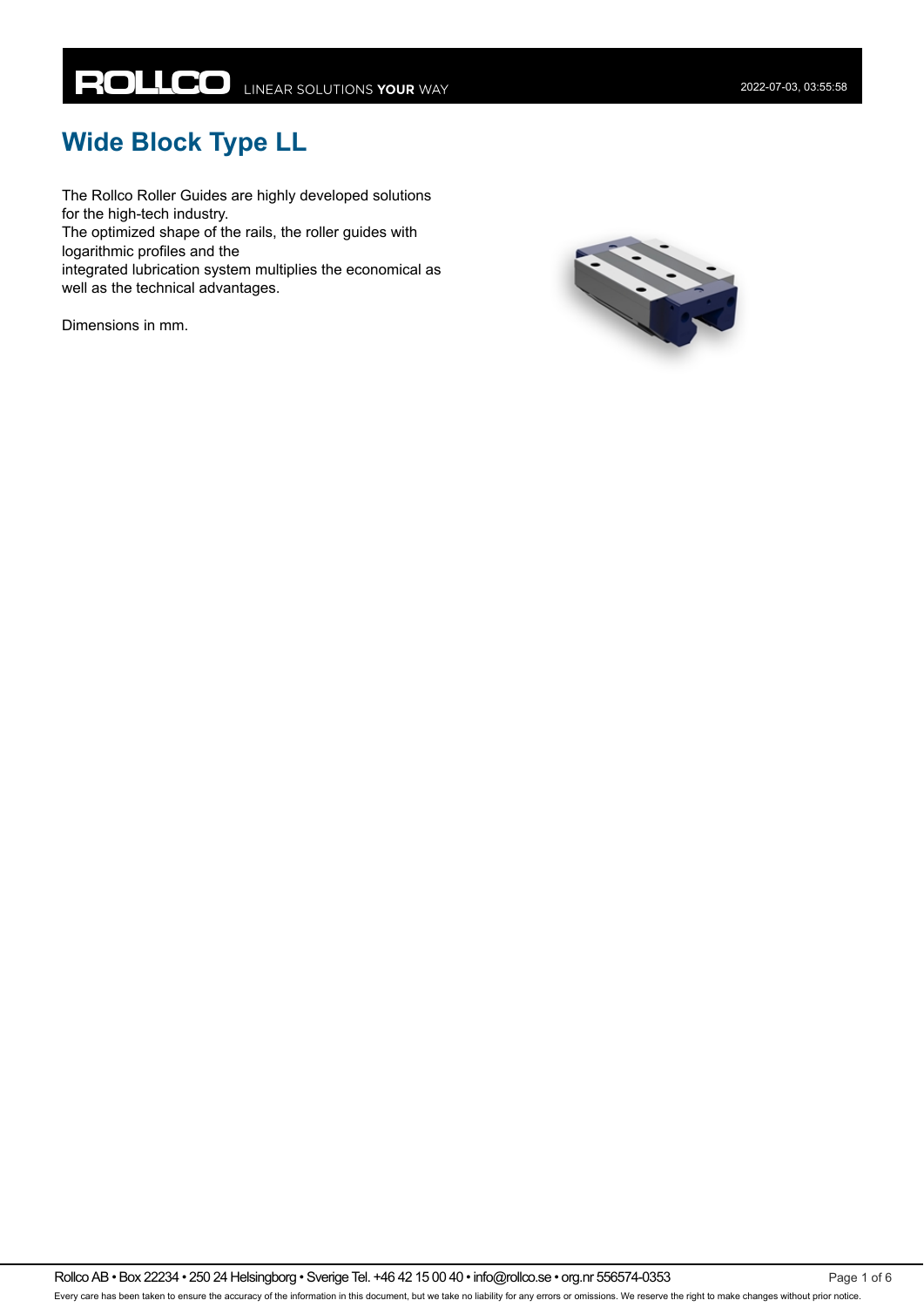### **Load and Weight**









| <b>Designation</b> | <b>Dynamic Load</b><br>Capacity C (N) | <b>Static Load</b><br>Capacity C0 (N) | <b>Static Moment Mr0</b><br>(Nm) | <b>Static Moment Mp0</b><br>(Nm) | <b>Static Moment My0</b><br>(Nm) |
|--------------------|---------------------------------------|---------------------------------------|----------------------------------|----------------------------------|----------------------------------|
| RMG25LL            | 38900                                 | 76800                                 | 1150                             | 970                              | 970                              |
| RMG35LL            | 72600                                 | 136000                                | 3014                             | 2243                             | 2243                             |
| RMG45LL            | 119500                                | 242200                                | 6672                             | 4951                             | 4951                             |
| RMG55LL            | 176000                                | 351000                                | 11915                            | 8910                             | 8910                             |
| RMG65LL            | 276000                                | 579000                                | 22100                            | 11840                            | 11840                            |

| <b>Designation</b> | <b>Dynamic Moment Mr (Nm)</b> | <b>Dynamic Moment Mp (Nm)</b> | <b>Dynamic Moment My (Nm)</b> |
|--------------------|-------------------------------|-------------------------------|-------------------------------|
| <b>RMG25LL</b>     | 583                           | 491                           | 491                           |
| RMG35LL            | 1595                          | 1187                          | 1187                          |
| <b>RMG45LL</b>     | 3293                          | 2444                          | 2444                          |
| RMG55LL            | 5977                          | 4470                          | 4470                          |
| RMG65LL            | 10530                         | 8980                          | 8980                          |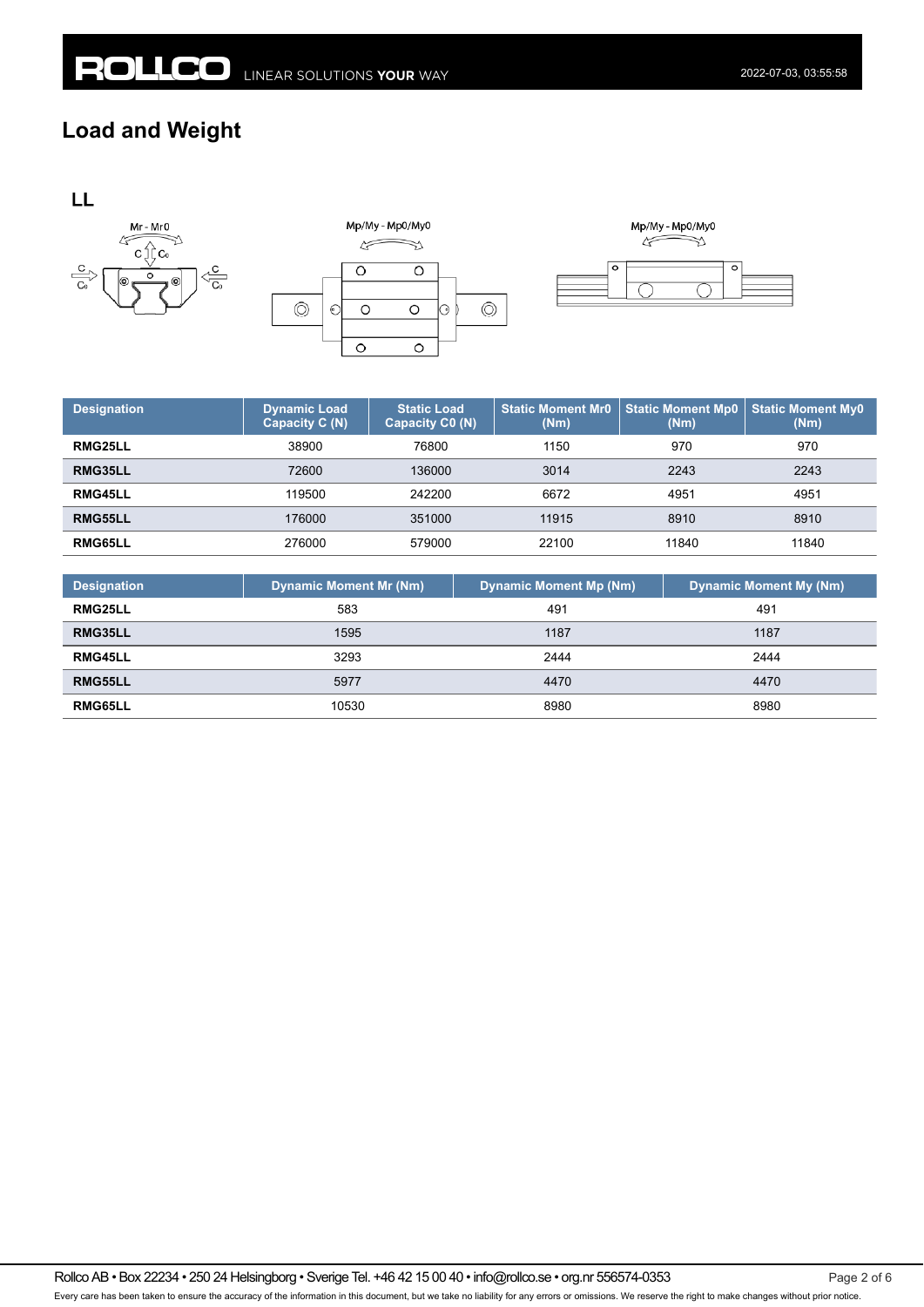## **System Dimensions**





| <b>Designation</b> | н  |        |
|--------------------|----|--------|
| RMG25LL            | 36 | 109,70 |
| RMG35LL            | 48 | 142,30 |
| RMG45LL            | 60 | 179,80 |
| RMG55LL            | 70 | 215    |
| RMG65LL            | 90 | 272,30 |

Rollco AB • Box 22234 • 250 24 Helsingborg • Sverige Tel. +46 42 15 00 40 • info@rollco.se • org.nr 556574-0353 Every care has been taken to ensure the accuracy of the information in this document, but we take no liability for any errors or omissions. We reserve the right to make changes without prior notice.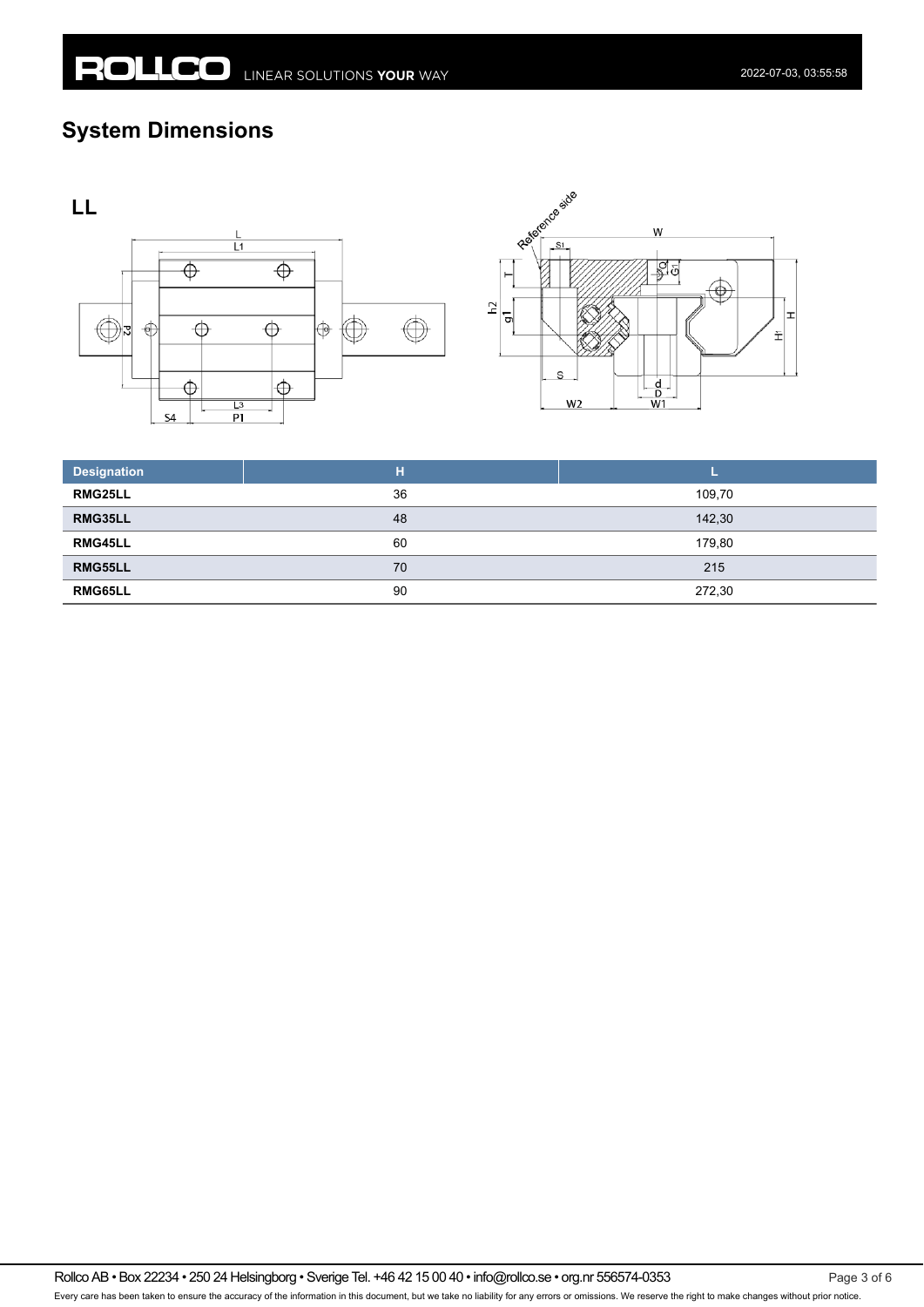## **Mounting block hole**





| <b>Designation</b> | P <sub>2</sub> | P <sub>1</sub> | S               |
|--------------------|----------------|----------------|-----------------|
| RMG25LL            | 57             | 45             | M <sub>6</sub>  |
| RMG35LL            | 82             | 62             | M <sub>8</sub>  |
| RMG45LL            | 100            | 80             | M10             |
| RMG55LL            | 116            | 95             | M <sub>12</sub> |
| RMG65LL            | 142            | 110            | M14             |

Rollco AB • Box 22234 • 250 24 Helsingborg • Sverige Tel. +46 42 15 00 40 • info@rollco.se • org.nr 556574-0353 Every care has been taken to ensure the accuracy of the information in this document, but we take no liability for any errors or omissions. We reserve the right to make changes without prior notice.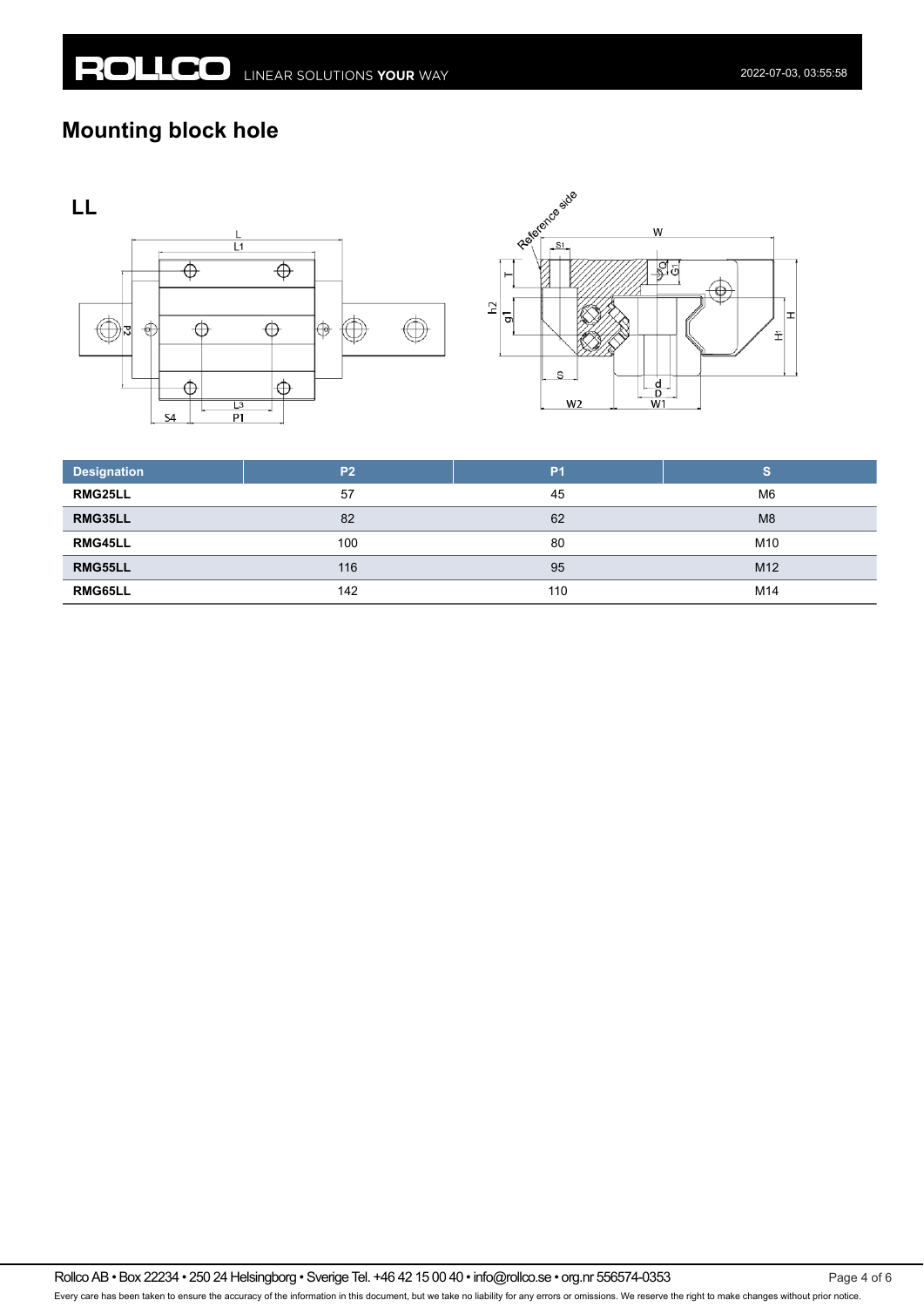#### **Rail size**

LL





| <b>Designation</b> | W <sub>1</sub> | H1    | D                        | $D \times d \times q1$ | Hole Pitch (P)           |
|--------------------|----------------|-------|--------------------------|------------------------|--------------------------|
| RMG25LL            | 23             | 24.50 | $\overline{\phantom{a}}$ | 11x7x11.5              | 30                       |
| RMG35LL            | 34             | 32    | 40                       | 15x9x17                | $\overline{\phantom{0}}$ |
| RMG45LL            | 45             | 40    | 52.50                    | 20x14x19               | $\overline{\phantom{a}}$ |
| RMG55LL            | 53             | 48    | 60                       | 24x16x22               | $\overline{\phantom{a}}$ |
| RMG65LL            | 63             | 55    | 75                       | 26x18x26               | $\overline{\phantom{0}}$ |

Rollco AB • Box 22234 • 250 24 Helsingborg • Sverige Tel. +46 42 15 00 40 • info@rollco.se • org.nr 556574-0353 Page 5 of 6 Every care has been taken to ensure the accuracy of the information in this document, but we take no liability for any errors or omissions. We reserve the right to make changes without prior notice.